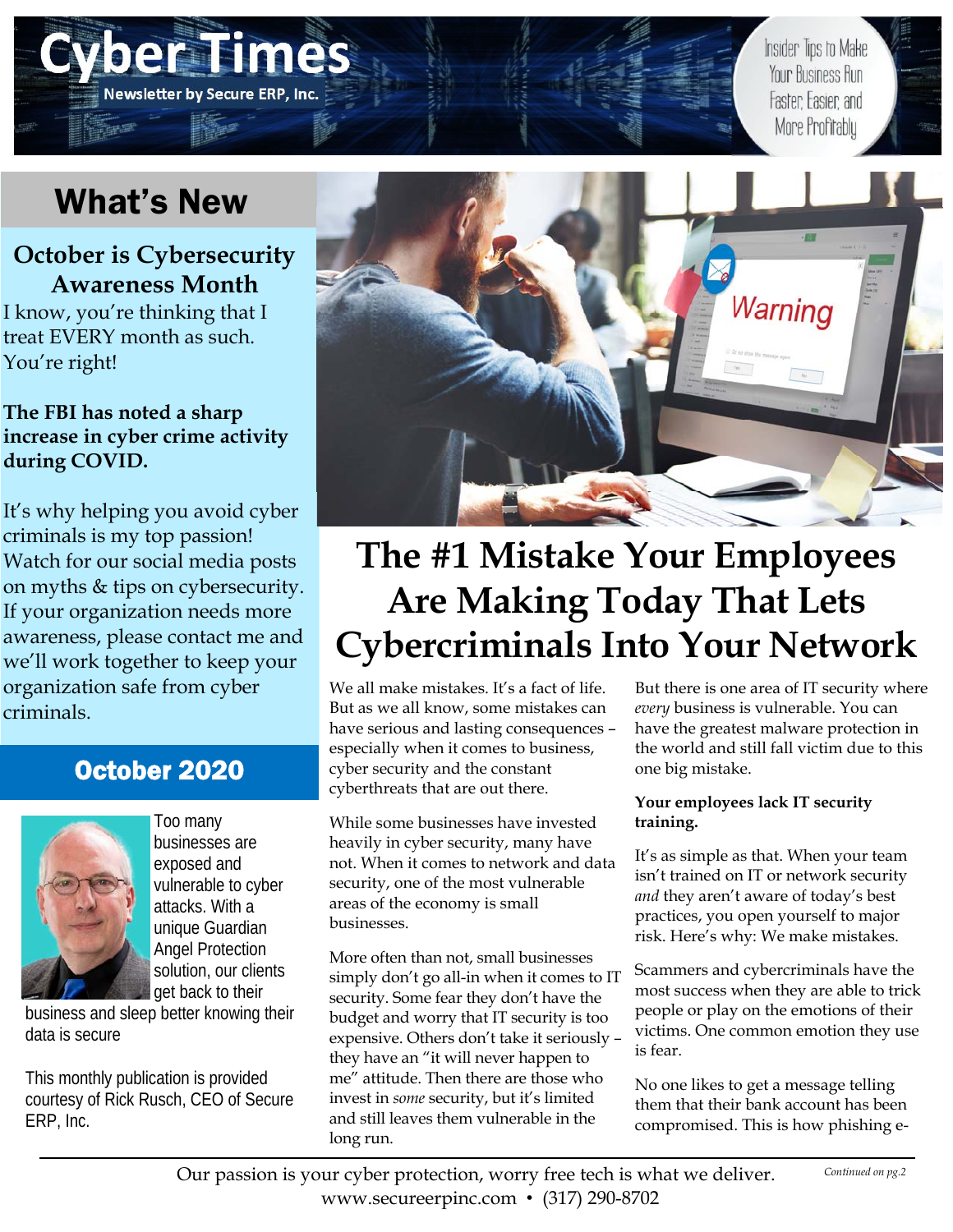#### *Continued from pg.1*

mails work. The scammer sends an e-mail disguised as a message from a bank or financial institution. They may tell your employee that their account has been hacked or their password needs to be changed immediately. They use fear to trick them into clicking the link in the e-mail.

So, concerned about their bank account, your employee clicks the link. It takes them to a web page where they can enter their username, password and other credentials. Sometimes it even asks for their full Social Security number. (Scammers are bold, but people fall for it!)

As you guessed, the web page is fake. The link in the e-mail directs your employee to a page that allows the scammer to collect their data. Some thieves use it to access their bank account, but others sell the information for a quick buck. No matter the situation, the information has fallen into the hands of crooks.

The challenge is that phishing e-mails have gotten harder to spot. Scammers can spoof legitimate web addresses. They can make fake e-mails look like the real deal. But there are still plenty of minor details that indicate the e-mail is a fake.

This is one of the MANY reasons why comprehensive employee IT training is so important. Training helps employees identify red flags. But more than that, it helps them identify *changing* red flags. For instance, a phishing e-mail from 2010 looks nothing like a phishing e-mail from 2020.

# **"Your employees are your first defense against outside cyber-attackers."**

Scammers stay ahead of the curve. They know the trends, and they know how to adapt. Your employees also need to know the trends and need to be ready to adapt.

Good IT training covers much more than phishing e-mails. It helps your employees identify security red flags across the board.

These include:

- Phishing e-mails and phone calls
- Poor or outdated passwords
- ...# Malicious software hidden in links, attachments or online ads
- Poorly configured security on employee devices (a big deal for remote employees!)
- Lack of guidelines related to Internet or social media usage on employee devices
- ...# Outdated software or hardware

Good training is also continuous. Cyber security training isn't a one-and-done deal. It's something you do every quarter or twice a year. Just as you keep your business's equipment maintained, you have to keep your employees' cyber security knowledge maintained. After all, your employees are your first defense against outside cyberattackers. When they know what they're dealing with, they're better equipped to stop it in its tracks and protect your business.

The bottom line is that a lack of training is the biggest threat against your computer network and the health of your business. You need to have a strong training program in place to make sure your employees stay up-to-date. But you don't have to do it yourself. We can help. Along with your team, let's protect your business together.

## **Free Report Download: If You Are Considering Cloud Computing For Your Company, DON'T, Until You Read This…**

### **INTRO TO CLOUD COMPUTING**

"5 Critical Facts Every **Business Owner Must Know Before Moving Their Network** To The Cloud"

**Discover What Most IT Consultant** Don't Know Or Won't Tell You **About Moving Your Company's Network To The Cloud** 

If you are considering cloud computing or Office 365 to save money and simplify IT, it is extremely important that you get and read this special report: **"5 Critical Facts Every Business Owner Must Know Before Moving Their Network To The Cloud."**

This report discusses in simple, nontechnical terms the pros and cons of cloud computing, data security, how to choose a cloud provider and three little-known facts that most IT consultants don't know or won't tell you about cloud computing that could end up causing you MORE problems and costing you more money than you anticipated. **Even if you aren't ready to move to the cloud yet**, this report will give you the right information and questions to ask when the time comes.

> **Get your FREE copy today: www.secureerpinc.com/cloudreport**

Our passion is your cyber protection, worry free tech is what we deliver. www.secureerpinc.com • (317) 290-8702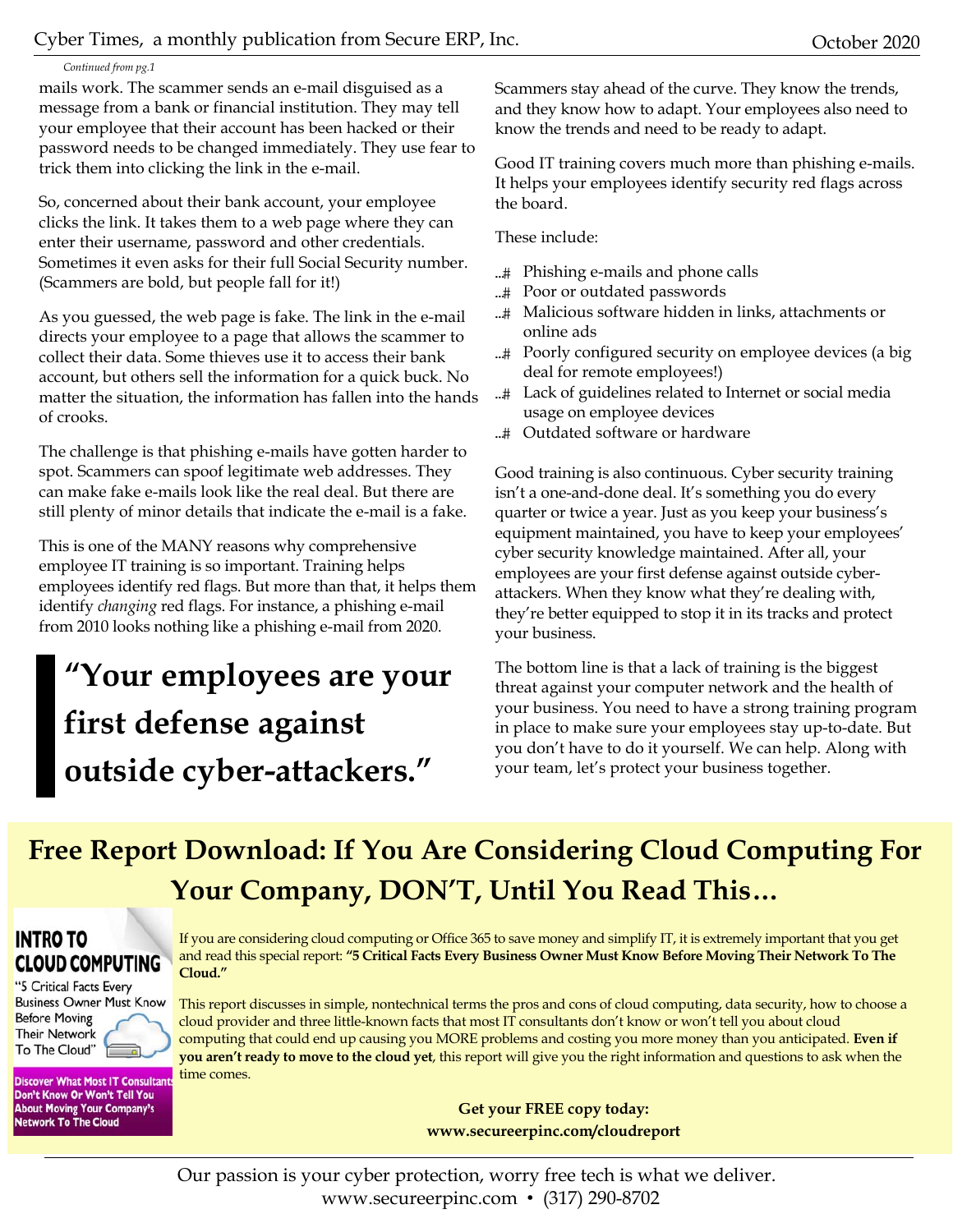## Cyber Security TIPs

If you're using Dropbox, OneDrive, Google Drive or other consumer-grade file sync and sharing cloud applications, listen up! These applications pose a huge threat to your company because company data can be spread far and wide without central oversight of what information is being shared with whom. Further, over 7 MILLION Dropbox accounts have been hacked, giving cybercriminals a path into those companys' network.

## Astonishingly, 76% of network intrusions exploit weak or stolen credentials (email & passwords)

This is even MORE important if your company has access to and/or stores financial, medical or other sensitive data. Using file -sharing applications like these (unencrypted) are a clear and direct violation of data breach and compliance laws. Bottom line, DON'T USE THEM FOR COMPANY DATA and use only company-approved, businessgrade file-sharing applications.

TIP: Ask for a HIPAA Business Associate Agreement (BAA) even if your company isn't subject to HIPAA. Generally, the consumer grade offers won't provide a BAA. I know what that tells me, RUN AWAY.— $R^2$ 

## **What Makes A Leader Successful Today?**  *Intentionality And The 3 Shifts*

Have you ever wondered what one thing all successful leaders have in common? First, consider what all *unsuccessful leaders* have in common: they lack focus.

Either they aren't clear on what they're trying to do or they know what they need to do but aren't doing the right things to achieve their objectives. Both waste money and resources and leave organizations stuck in the status quo.

This affects leaders regardless of the size or type of organization, and that's why I wrote *The Intention Imperative: 3 Essential Changes That Will Make You A Successful Leader Today.*

What all great leaders have in common is intentionality— *being crystal clear on what you're trying to achieve and taking the right actions every day to achieve it.* 

Why do many business leaders lack clarity?

- 1. They inherited an unclear vision or never had one to begin with.
- 2. They value operations over objectives doing things without questioning why.
- 3. They were distracted by problems, or even opportunities, which took them off course.
- 4. They were unwilling or unable to look at what was consistently being done with a fresh perspective.

What are the symptoms and signs of a leader who lacks clarity?

- 1. Constant changes in focus or direction
- 2. Lack of momentum
- 3. Confusion among employees and what to do
- 4. Many team members asking "Why?"
- 5. Frustration at every level
- 6. Inconsistent action or behavior

In my book, I explain intentionality and then share what I believe are imperative changes



*Mark Sanborn, CSP, CPAE, is the president of Sanborn & Associates, Inc., an "idea studio" that seeks to motivate and develop leaders in and outside of business. He's the best-selling author of books like* Fred Factor *and* The Potential Principle *and a noted expert on leadership, team building, customer service and company change. He holds the Certified Speaking Professional designation from the National Speakers Association and is a member of the Speaker Hall of Fame. Check out any of his excellent books, his video series "Team Building: How To Motivate And Manage People" or his website, MarkSanborn.com, to learn more.* 

Our passion is your cyber protection, worry free tech is what we deliver. www.secureerpinc.com • (317) 290-8702

leaders need to take today to succeed: the shift from *structure to culture*, from *motivation to inspiration* and from *experience to emotion*.

#### **IMPERATIVE 1 – CULTURE**

*"Culture is what we think and believe, which then determines what we do and what we accomplish."*

In *The Intention Imperative*, I teach the five levers you have for creating and maintaining the culture you desire. Creating it is the job of a leader.

#### **IMPERATIVE 2 – INSPIRATION**

*"Inspiration doesn't have to be mysterious or complicated to create."*

What is inspiration? It is motivation to the power of purpose. It is linking meaning to motives. Inspiration doesn't come from outside force or artificial causes. It develops from the work itself and how the leader is able to demonstrate importance and impact.

#### **IMPERATIVE 3 – EMOTION**

*"Emotions are everywhere and they are the single biggest factor in how we make decisions."*

A negative emotional experience can be offset with a positive one. The customer experience is important, but how the customer feels about that experience is critical. Few companies design and deliver for positive emotion.

#### *Now, try these three things:*

- 1. Focus on building a culture that powers the right actions to create the right results you, your team and customers need for breakthrough success.
- 2. Couple purpose with motivation so your team is inspired.
- 3. Design your product and service delivery around positive emotions.